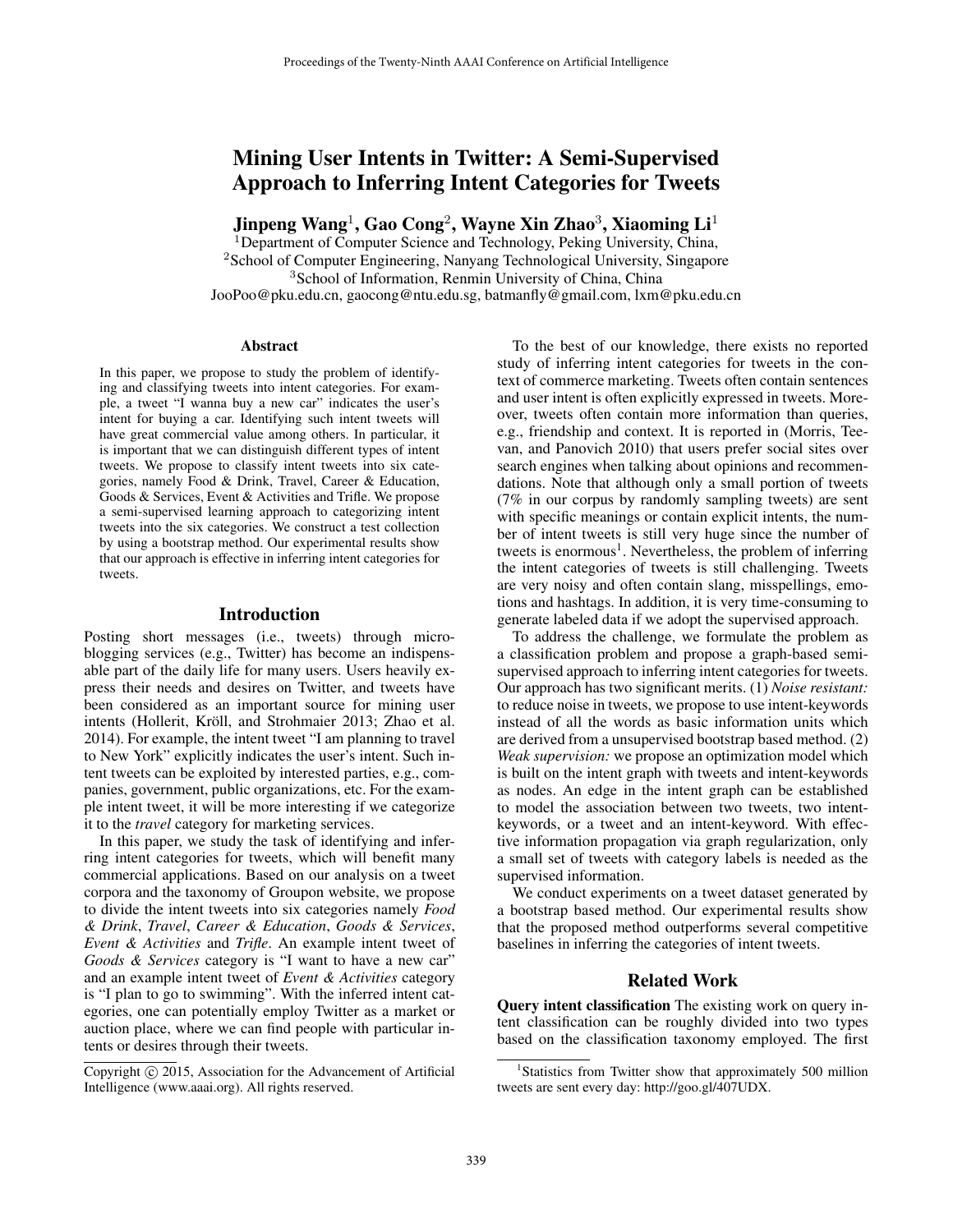type is classifying queries according to the query type, such as informational or navigational or transactional (Cao et al. 2009; Kang and Kim 2003); and the other type is classifying queries according to the user intent, such as "jobs" or "travel" (Hu et al. 2009; Shen et al. 2006; Beitzel et al. 2007; Li, Wang, and Acero 2008). The latter task is related to our work, but it differs in several aspects. User intent deduction from queries suffers from the lack of sufficient words due to the lengths of queries. The existing work on query intent classification focuses on expanding features of queries by including external knowledge, such as search snippets from search engine, click-through (Li, Wang, and Acero 2008) and facets from Wikipedia (Hu et al. 2009). In addition, the intents of queries are typically implicit. For example, a keyword query like "xbox" does not explicitly express user intents. In contrast, tweets often contain sentences that explicitly express the user intent. For example, tweets like "I want to buy an xbox." explicitly express the user intent. Our focus in this paper is to identify intent tweets that explicitly express user intents, which is different from query intent classification.

Online commercial intention identification This task is to identify online commercial intention from queries, documents or tweets. Most studies focus on capturing commercial intent by analyzing search queries (Dai et al. 2006; Strohmaier and Kröll 2012) or click-through (Ashkan and Clarke 2009). Chen et al. (2013) aims at identifying intents expressed in posts of forums. Posts differs from tweets in several aspects. First, posts are longer and thus contain more information than tweets. Second, posts in the same forum have similar topics, and this can be exploited for identifying intent posts. Third, the portion of user intention is much larger than that of tweet, e.g., there are many posts that express the intent to buy phones on a digital forum. The most related is the work (Hollerit, Kröll, and Strohmaier 2013), which attempts to detect commercial intent tweets, but does not consider other types of intent tweets as we do in our work. The method by Hollerit, Kröll, and Strohmaier employs traditional classification models like SVM, and uses n-gram and part-of-speech tags as features. This method can be used to detect other types of intent tweets although the work (Hollerit, Kröll, and Strohmaier 2013) focuses on commercial intent tweets. This work can be treated as one of our subtasks, i.e., identifying *Goods & Services* intent.

# Problem Statement

Intent Tweet: Inspired by the definition on intent post in discussion forums (Chen et al. 2013), and the definition on commercial intent tweets (Hollerit, Kröll, and Strohmaier 2013), we define a tweet as an *intent tweet* if (1) it contains at least one verb and (2) explicitly describes the user's intent to perform an activity (3) in a recognizable way.

**Example 1:** Tweet "I <u>want to buy an xbox</u>, if get A in this examination. Bless me!!!" is an intent tweet and it satisfies all the three conditions in the definition.  $\Box$ 

In the first part of the definition, the verb is important in exhibiting user intent (Hollerit, Kröll, and Strohmaier 2013), e.g., the verb "want" in Example 1. In the second part, we require that the intent is explicitly described as it is required in previous work (Chen et al. 2013). This is in contrast with implicit intents that need inference or deduction. An example of tweet with an implicit intent is "Anyone knows the battery life of HTC one" and it is difficult to know whether the author was thinking about buying a HTC one. *Recognizable* (Kirsh 1990) here refers to "the ability to make a decision in constant time" and is also used for defining commercial intent (Hollerit, Kröll, and Strohmaier 2013). Note that with this definition, it would make less ambiguity for both annotating and identifying intent tweets.

We further define *intent-indicator* and *intent-phrase*, which are the key elements in our proposed approach.

Intent-Indicator: It comprises a group of terms that are used by users to express their intents. It is a verb or infinitive phrase that immediately follows a subject word, e.g., "I". For example, in tweet "I want to buy an xbox", "want to" is an intent-indicator, indicating the tweet is likely to be an intent tweet. For Part-of-Speech Tagging, we use Tweet NLP<sup>2</sup>.

Intent-Keyword: It is a noun, verb, multi-word verb or compound noun (consisting of several nouns) contained in a verb or noun phrase which immediately follows an intentindictor, e.g., in Example 1, "buy and "xbox which are contained in the phrase "buy an xbox" are intent-keywords. If one intent-keyword contains another intent-keyword, we keep the longer one. Furthermore, a phrase that immediately follows an intent-indicator is referred to as an *intent-phrase*.

### Categories of Intent Tweets

Users' intents exhibited in tweets may belong to different categories, and different categories of intents may be of interest to different applications. However, no existing work has attempted to establish the categories for intent tweets.

To establish taxonomy for intent tweets, we have reviewed a large number of tweets and studied the taxonomy of Groupon<sup>3</sup>. The reasons that we refer to the taxonomy of Groupon are: 1) The intent expressed in tweets by Twitter users are usually related to daily life; and 2) Groupon offers deals that cover a wide range of daily life. Finally, we define six types of intent<sup>4</sup>:

- Food & Drink: the tweet authors plan to have some food or drink. It corresponds to the *Food & Drink* category of Groupon.
- Travel intent: the tweet authors are interested in visiting some specific points of interests or places. This category corresponds to the *Getaways* category of Groupon.
- Career & Education intent: the tweet authors want to get a job, get a degree or do something for self-realization. This category is not in Groupon, but we find that a good portion of intent tweets can be categorized into *Career & Education*. This category also appears in Twellow<sup>5</sup> that organizes twitter users into a taxonomy.
- Goods & Services intent: the tweet authors are interested in or want to have some non-food/non-drink goods (e.g., car) or

<sup>2</sup> http://www.ark.cs.cmu.edu/TweetNLP/ <sup>3</sup>http://www.groupon.com

<sup>4</sup>Groupon has 8 first-level categories: *Food & Drink*, *Event & Activities*, *Beauty & Spas*, *Health & Fitness*, *Automotive*, *Shopping*, *Apparel* and *Gateways*.

<sup>5</sup> http://www.twellow.com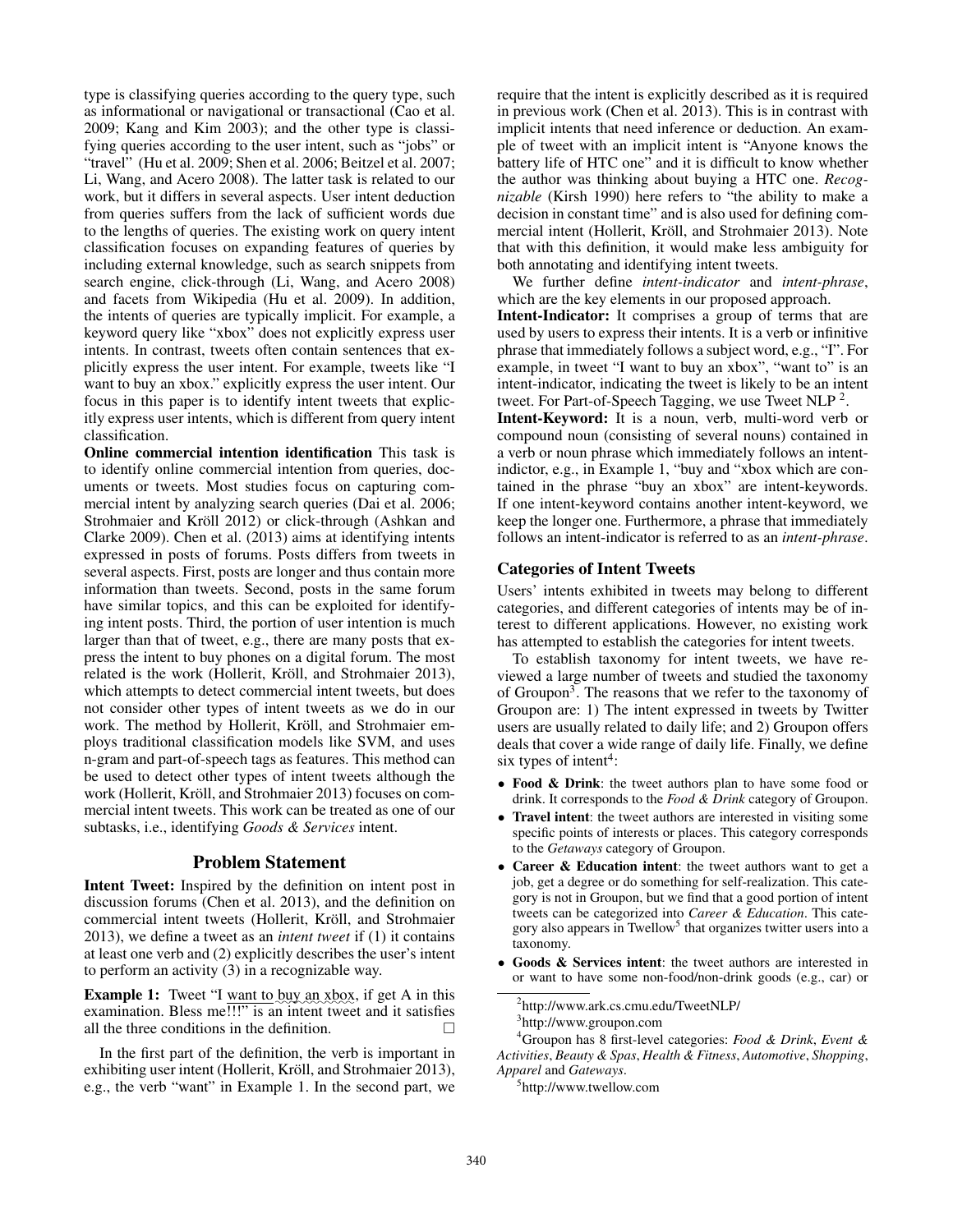services (e.g., haircut). This category corresponds to the combination of four categories in Groupon, namely *Beauty & Spas*, *Health & Fitness*, *Automotive*, *Shopping* and *Apparel*. They are combined because they all belong to *Goods & Services* and each of these categories takes only a very small proportion on Twitter.

- Event & Activities: the tweet authors want to participate in some activities which do not belong to the aforementioned categories (e.g., concert). This category corresponds to the *Event & Activities* category of Groupon.
- Trifle intent: This category of intent tweets talks about daily routine, or some mood trifles (Java et al. 2007).

## Data Preparation

Since the proportion of intent tweets is small, we will obtain few intent tweets by sampling the tweets. We do not want to construct an unbalanced test collection with an overwhelming number of non-intent tweets for intent classification. Based on the definitions of intent-indicator and intentkeyword, we propose a novel method to construct the test collection. The idea is that a tweet is more likely to be an intent tweet if it contains an intent-indicator. We adopt the bootstrapping based method (Riloff, Wiebe, and Wilson 2003; Zhao et al. 2014) to retrieve intent tweets.

Specifically, given a seed set of intent-indicators, (e.g., "want to"), (1) we extract the intent-phrases (e.g., "buy an xbox") that frequently co-occur with intent-indicators, and (2) we use the extracted intent-phrases to extract more intent-indicators. For instance, we extract intent-phrase "buy an xbox" by using intent-indicator "want to" if their cooccurrence frequency is above a certain threshold, and we further use this intent-phrase to extract more intentindicators like "wanna to". We repeat these steps until we cannot extract more intent-indicators and intent-phrases. Finally (3) tweets which contain these extracted intentindicators are kept in our test collection for manual annotation. In this paper, we focus on the intents of the tweet authors. We also discard tweets that express the negative intents by filtering out those that contain negative words (e.g., "don't wanna").

We use the Twitter data (Kwak et al. 2010), which spanned the second half of 2009. We first identify potential intent tweets by using the above bootstrapping based method. We randomly sample 3,000 potential intent tweets, and two annotators with experiences of using Twitter are employed to annotate the category label<sup>6</sup>. For each tweet, each annotator first determines whether it is an intent tweet according to our definition above. If yes, the annotator further labels its intent category according to the description on the six intent categories above. Finally, we get 1,599 intent tweets and 531 non-intent tweets with the same label by the two annotators. In other words, we discard 870 tweets with inconsistent annotations. The Cohen's Kappa coefficient between the two annotators is 65.35%, which is still a high value. We summarize the statistics of this dataset in Table 1. Note that 75.08% of these tweets identified by the bootstrap method are intent tweets, which indicates that the bootstrap based method is indeed an effective unsupervised approach to retrieving intent tweets.

Table 1: Statistics and examples of intent categories in our test collection.

| Category          | # $(\%)$    | Example                                 |  |  |  |
|-------------------|-------------|-----------------------------------------|--|--|--|
| Food              | 245         | hungryi need a saladfour                |  |  |  |
| & Drink           | $(11.50\%)$ | more days to the BEYONCE CONCERT        |  |  |  |
| Travel            | 187         | I need a vacation really bad. I need    |  |  |  |
|                   | $(8.78\%)$  | a trip to Disneyland!                   |  |  |  |
| $C$ areer $\&$    | 159         | this makes me want to be a lawyer RT    |  |  |  |
| Education         | $(7.46\%)$  | @someuser new favorite line from an     |  |  |  |
| Goods &           | 251         | mhmmm, i wannna a new phoneeee.         |  |  |  |
| Services          | $(11.78\%)$ | $\ldots$ i have to go to the hospital   |  |  |  |
| Event $\&$        | 321         | on my way to go swimming with the twoon |  |  |  |
| <b>Activities</b> | $(15.07\%)$ | @someuser; i love her so muchhhhh!      |  |  |  |
| Trifle            | 436         | I'm so happy that I get to take a       |  |  |  |
|                   | (20.47%)    | shower with myself. : D                 |  |  |  |
| Non-intent        | 531         | So sad that Ronaldo will be leaving     |  |  |  |
|                   | $(24.92\%)$ | these shoreshttp://URL                  |  |  |  |

Our methods are built on *intent-keyword*s as the information units. Thus, each tweet in the test collection is kept with the annotations of intent-keywords identified by the unsupervised bootstrap method.

# Inferring Intent Categories

Given a set of intent tweets and a set of intent-keywords, and a small number of labeled tweets as the input, this task is to infer the intent categories for each tweet in the set of intent tweets. We first construct an intent-graph. The intentgraph models associations between intent tweets and their intent-keywords. Based on the intent-graph, we formulate the problem of inferring intent categories from a small number of labeled tweets as an optimization problem. Note that our approach derives intent-keywords using the unsupervised bootstrap method without relying on any dictionary for intent-keywords. This is desirable since tweets are often written in informal language and a dictionary of intentkeywords is not available.

### Intent-graph

We construct an intent-graph as illustrated in Figure 1 from the input data to characterize the relations among tweets and intent-keywords. In Figure 1, there are two types of nodes, namely intent tweet nodes and intent-keyword nodes. The tweet nodes associated with labels (e.g., "food") are labeled intent tweets, and the tweet nodes associated with "?" are unlabeled intent tweets. There are three types of edges in the intent-graph, i.e., edges between tweets and keywords (black edges), edges between tweets (green edges), and edges between keywords (blue edges). Specifically, we establish an edge between a tweet node and a keyword node if the keyword is contained in the tweet; we establish an edge between two keyword nodes if they co-occur in the same tweet; we establish an edge between two tweet nodes if their intentkeywords share common words. We will present how to compute weight for each edge in the following.

### Formulation

We introduce the notations to be used and formally define our task. We denote by  $\mathcal{X} = \{x_1, \cdots, x_{|\mathcal{T}|}, \cdots, x_{|\mathcal{T}|+|\mathcal{W}|}\}$ 

<sup>6</sup>The annotated data set is available at http://joopoo.github.io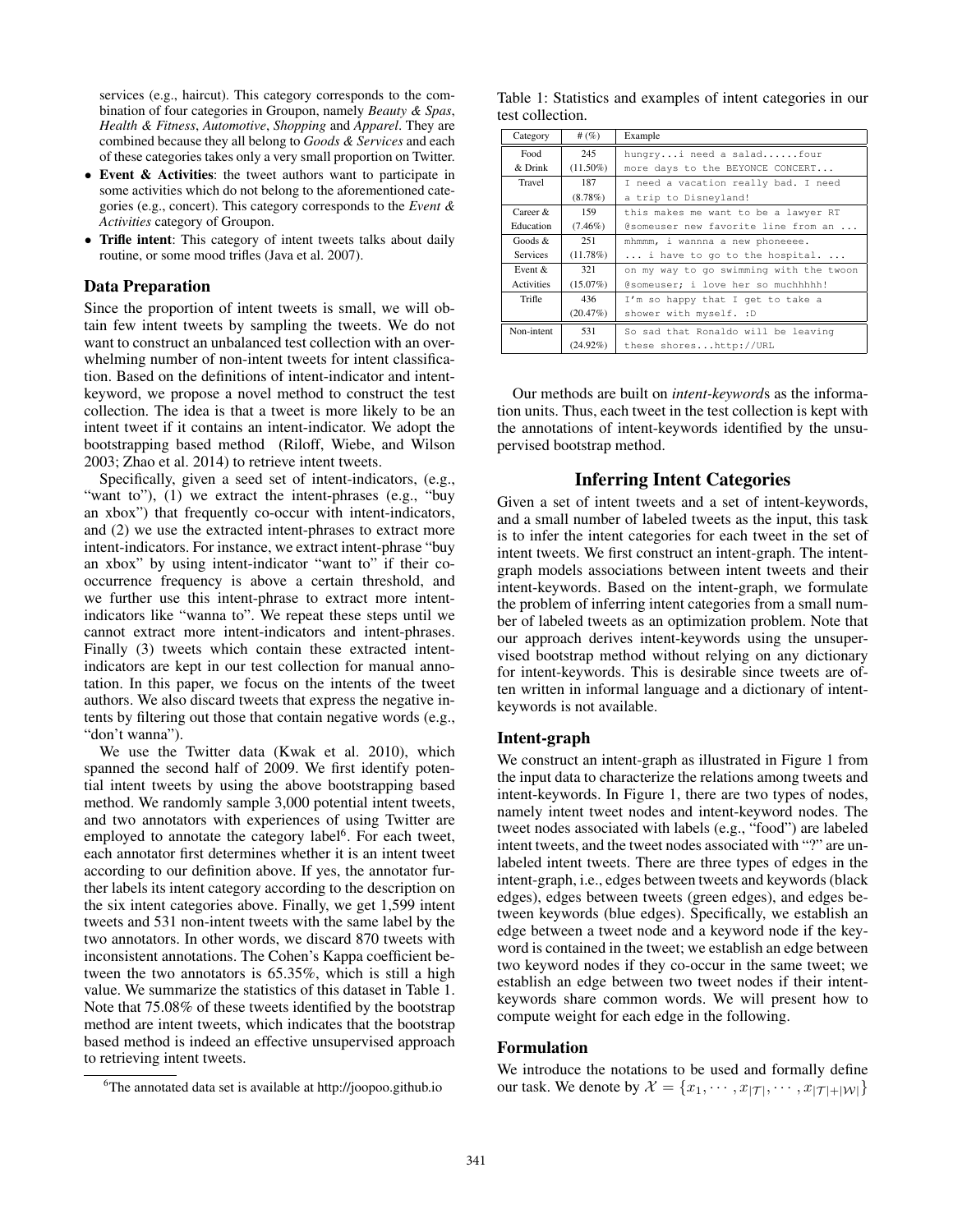

Figure 1: Example intent graph.

the set of nodes in intent-graph, where the first  $|\mathcal{T}|$  nodes represent intent tweets and last |W| nodes are intentkeywords. We assume that these input tweets have been preprocessed in order to obtain a relatively balanced distribution of intent tweets and non-intent tweets. Let the first  $l$ nodes  $\mathcal{X}^l = \{x_1, ..., x_l\}$  be the labeled intent tweets w.l.o.g., and the remaining nodes  $(X \setminus \mathcal{X}^l)$  are either unlabeled tweet nodes or intent-keyword nodes. In our problem setting, there are only a few labeled instances but many unlabeled instances, i.e.  $l \ll |\mathcal{T}|$ . Let C be the set of intent categories (six intent categories in our case). Each labeled tweet node  $x_i$  is associated with a vector of  $|C|$  elements, which represent the ground truth category of the tweet. Each element  $\hat{y}_i^c$ in the vector represents whether  $x_i$  belongs to category  $c$ : If  $x_i$  has label c, then  $\acute{y}_i^c = 1$ ; otherwise,  $\acute{y}_i^c = 0$ . Similarly, each node  $x_i$  in X is associated with a vector of  $|C|$  elements, which represent the estimated confidence scores that  $x_i$  belongs to each category c in C. Each element  $f_i^c$  in the vector represents the confidence score of node  $x_i$  belonging to category c estimated by our proposed method.

The problem of inferring categories for unlabeled intent tweets is transformed into estimating  $f_i^c$  for each  $c \in \mathcal{C}$  and each unlabeled intent tweet  $t_i$ . Then the category with the highest intent score for each unlabeled tweet node  $t_i$  is chosen as the inferred category, i.e.,  $\hat{c} = \text{argmax}_{c \in \mathcal{C}} f_i^c$ .

The above formulation assumes that the input tweet itself is an intent tweet, which can be classified into one of the six intent categories in Table 1. Not all the tweets are intent tweets, we take a relatively simple but effective method to identify non-intent tweets: if the values for all these elements in the vector  $f_i^c$  are smaller than a predefined threshold  $\eta$ , which is set by cross-validation.

#### Optimization Model

Since we have only a few labeled data, it will be infeasible to train reliable models by only using these labeled data. Our idea is to leverage the association between nodes and propagate the evidence of intent categories via the intent graph. Intuitively, a node should have a similar category label with its neighboring nodes according to the manifold assumption proposed in (Belkin, Matveeva, and Niyogi 2004; Zhu et al. 2003; Wang and Zhang 2006). Besides, we can incorporate the available label information as the supervised information. We adopt the regularization based method to model the association between nodes and incorporate the supervised information. Specially, in our regulation function, we model three types of associations and one penalty function.

Association between tweets and intent-keywords: On the intent graph, an undirected edge  $(i, j)$  exists if the  $i<sup>th</sup>$  tweet contains the  $j<sup>th</sup>$  intent-keyword. If tweet t contains intentkeyword w, the confidence scores of t and w should be similar with each other on every category. Note that for each intent-keyword node w, we also model its confidence score of belonging to each category. We model this as follows  $^7$ ,

$$
R_1 = \sum_{t \in \mathcal{T}} \sum_{w \in \mathcal{W}} s(t, w) (f_t^c - f_w^c)^2,
$$
 (1)

where  $s(t, w)$  is the similarity between tweet t and intentkeyword w and  $s(t, w)$  is computed by  $s(t, w) = \frac{n_{t, w}}{n_t} \times$  $\log \frac{n_w}{|\mathcal{T}|}$ , where  $n_{t,w}$  is the frequency of word w in tweet t,  $n_t$ is the number of intent-keywords in  $t$ ,  $n_w$  is the number of intent tweets that contain intent-keyword  $w$ . In the second factor  $\log \frac{n_w}{|T|}$ , w is an intent-keyword, which is useful for determining the category of an intent tweet. Unlike the idea of idf in information retrieval, we assume a more frequent intent-keyword should be assigned with a larger weight.

Association between two tweets: If tweet  $\bar{t}_1$  is similar to tweet  $t_2$ , the confidence scores of these two tweets should be similar on every category. We model this as follows,

$$
R_2 = \sum_{t_1 \in \mathcal{T}} \sum_{t_2 \in \mathcal{T}} s(t_1, t_2) (f_{t_1}^c - f_{t_2}^c)^2, \tag{2}
$$

where  $s(t_1, t_2)$  is the similarity between  $t_1$  and  $t_2$ . Each tweet is represented as a vector where each of its elements corresponds to a distinct intent-keyword. We use the cosine similarity to compute the similarity of two tweets.  $s(t_1, t_2) = \sum_{w \in \mathcal{W}} \frac{n_{t_1, w} n_{t_2, w}}{\sqrt{(\sum_{n} n^2)^2} \sqrt{(\sum_{n} n^2)^2}}$  $\frac{n_{t_1,w}n_{t_2,w}}{(\sum_{w'} n_{t_1,w'}^2)(\sum_{w'} n_{t_2,w'}^2)}$  where  $n_{t_1,w}$ 

and  $n_{t_2,w}$  denote the frequencies of word w in  $t_1$  and  $t_2$ , respectively.

Association between two intent-keywords: If intentkeyword  $w_1$  is used in a similar way as is intent-keyword  $w_2$ , i.e., they co-occur in many tweets, then their confidence scores on every category should be similar. We model this as follows,

$$
R_3 = \sum_{w_1 \in \mathcal{W}} \sum_{w_2 \in \mathcal{W}} s(w_1, w_2) (f_{w_1}^c - f_{w_2}^c)^2, \tag{3}
$$

where  $s(w_1, w_2)$  is the similarity between  $w_1$  and  $w_2$ . We represent each word as a vector where each of its elements corresponds to an intent tweet, and then we use the P cosine similarity to compute their similarity  $s(w_1, w_2)$  =  $t \in \mathcal{T}$   $\frac{n_{t,w_1}^{\checkmark} n_{t,w_2}}{(\sum_{i} n_i^2 - )(\sum_{i} n_i^2)}$  $\frac{n_{t,w_1}n_{t,w_2}}{(\sum_{t'} n_{t',w_1}^2)(\sum_{t'} n_{t',w_2}^2)}$ , where  $n_{t,w_1}$  and  $n_{t,w_2}$  denote the frequencies of word  $w_1$  and  $w_2$  in t, respectively.

Penalty Function - Integrating Labeled Data: We have a small number of labeled intent tweets, which are the supervised information. We incorporate the supervised information in our optimization model as follows,

 $7$  For the convenience of parameter estimation, we use the squared difference to measure the difference between two probability distributions.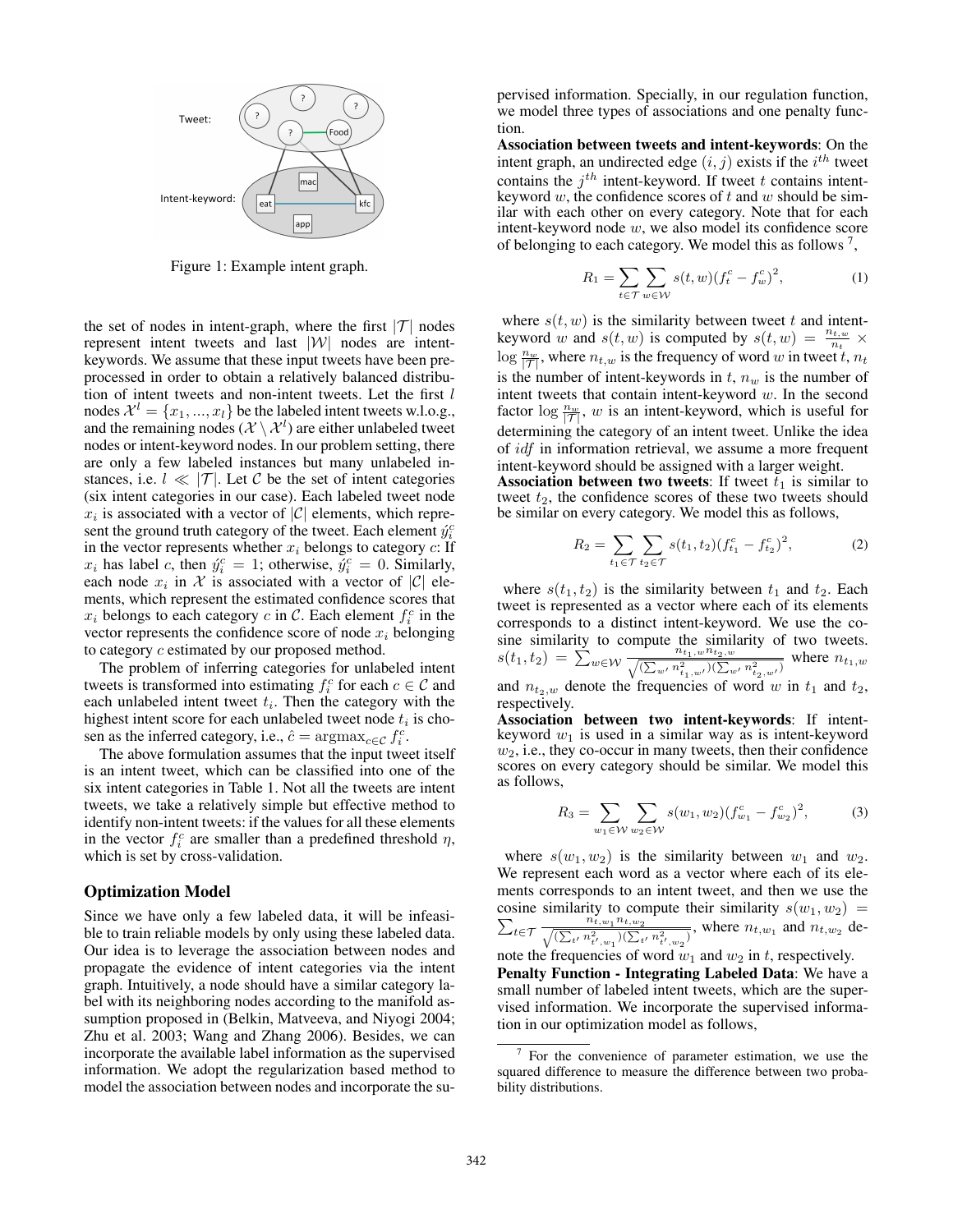$$
R_4 = \sum_{t \in \mathcal{X}^l} (f_t^c - \acute{y}_t^c)^2,
$$
 (4)

where  $\hat{y}_t^c$  is the label of the intent tweet t on category c. Final Model The regularization factors and penalty function can be enforced through the terms of the objective function in the following minimization problem where  $f^c$  =  $[f_1^c, ..., f_{|\mathcal{X}|}^c] \top,$ 

$$
\hat{\mathbf{f}}^{c} = \underset{\mathbf{f}^{c}}{\operatorname{argmin}} \sum_{t \in \mathcal{X}^{l}} (f_{t}^{c} - \hat{y}_{t}^{c})^{2} \n+ \gamma \left( \lambda_{1} \sum_{t \in \mathcal{T}} \sum_{w \in \mathcal{W}} s(t, w) (f_{t}^{c} - f_{w}^{c})^{2} \n+ \lambda_{2} \sum_{t_{1} \in \mathcal{T}} \sum_{t_{2} \in \mathcal{T}} s(t_{1}, t_{2}) (f_{t_{1}}^{c} - f_{t_{2}}^{c})^{2} \n+ \lambda_{3} \sum_{w_{1} \in \mathcal{W}} \sum_{w_{2} \in \mathcal{W}} s(w_{1}, w_{2}) (f_{w_{1}}^{c} - f_{w_{2}}^{c})^{2} \right)
$$
\n(5)

where  $\lambda_1, \lambda_2, \lambda_3 > 0$ , and  $\lambda_1 + \lambda_2 + \lambda_3 = 1$ ; the three parameters control the effect of different kinds of edge. The parameter  $\gamma \geq 0$  represents the influence of each source of learning (adjacent nodes vs. labeled nodes) on the intent score of  $f_i^c$ . Equation 5 can be rewritten as follows,

$$
\hat{\mathbf{f}}^c = \underset{\mathbf{f}^c}{\text{argmin}} (\mathbf{f}^c - \acute{\mathbf{y}}^c)^\top \mathbf{I}_l (\mathbf{f}^c - \acute{\mathbf{y}}^c) + \gamma (\mathbf{f}^c)^\top \mathbf{\Delta} \mathbf{f}^c \quad (6)
$$

where  $I_l$  is a diagonal matrix which the first  $l$  diagonal elements (corresponding to the first  $l$  labeled tweets) are all 1 and other diagonal elements are all 0,  $\acute{\mathbf{y}}^c = [y_1^c..., y_{|\mathcal{X}|}^c] \top$ , and  $\Delta$  is the graph Laplacian matrix. Here the first  $|\mathcal{X}^l|$  elements of  $\acute{y}^c$  are defined earlier, which represent the ground truth categories of labeled tweets; the remaining elements of  $\dot{\mathbf{y}}^c$  are set as 0. We have  $\mathbf{\Delta} = \mathbf{A} - \mathbf{S}$ , where  $\mathbf{S}$  is a  $|\mathcal{X}| \times |\mathcal{X}|$ matrix of weighted "edge" weights (i.e., similarities) and

$$
S_{ij} = \begin{cases} \lambda_1 \cdot \gamma \cdot s(t_i, w_j), & i \in \mathcal{T}, j \in \mathcal{W} \\ \lambda_1 \cdot \gamma \cdot s(w_i, t_j), & i \in \mathcal{W}, j \in \mathcal{T} \\ 2 \cdot \lambda_2 \cdot \gamma \cdot s(t_i, t_j), & i \in \mathcal{T}, j \in \mathcal{T} \\ 2 \cdot \lambda_3 \cdot \gamma \cdot s(w_i, w_j), & i \in \mathcal{W}, j \in \mathcal{W}. \end{cases}
$$

**A** is a  $|\mathcal{X}| \times |\mathcal{X}|$  diagonal matrix derived from **S** as  $\mathbf{A}_{ii} =$  $\sum_{j=1}^{|\mathcal{X}|}$  S<sub>ij</sub>. Then the solution of Eq. 6 can be obtained as follows (see (Belkin, Matveeva, and Niyogi 2004) for details),

$$
\hat{\mathbf{f}}^c = (\mathbf{I}_l + \gamma \mathbf{\Delta})^{-1} \mathbf{I}_l \dot{\mathbf{y}}^c \tag{7}
$$

Because  $(f^c)^\top \Delta f^c > 0$ ,  $\Delta$  is a symmetric and positive semi-definite matrix. Consequently the above solution is the unique answer to our optimization problem. The solution can be obtained by an efficient power iterative method<sup>8</sup>. With very large amount of tweets, we can consider splitting tweets into small clusters and build intent-graph independently for each cluster.

# **Experiments**

In this section, we evaluate the performance of intent category inference. We used the test collection in Table 1.

### Methods

We compare the following methods in our experiments:

- SVM-Multi: It is the "one-versus-all" SVM, where a single classifier is trained per class to distinguish that class from all the other classes. We use each binary SVM classifier to predict, and choose the prediction with the highest confidence score. We use bag-of-words of tweets as the features for building classifiers.
- Hollerit's Method: It uses the same classifier as does SVM-Multi (Hollerit, Kröll, and Strohmaier 2013). But it uses n-grams and part-of-speech as features.
- Velikovich's Method: It is a graph propagation algorithm which is proposed in (Velikovich et al. 2010). The confidence score of a tweet belonging to a category is computed as the sum over the maximum weighted path from every labeled node of the category to the tweet.
- Hassan's Method: It is a graph propagation algorithm proposed in (Hassan and Radev 2010). The confidence score of a tweet belonging to a category is computed as the excepted number of steps from the tweet node to the labeled nodes.
- Ours: Our semi-supervised approach.

To tune the parameters in the various methods, we first randomly sample 50 instances for each category from all the labeled data, denoted as  $\mathcal{D}_A$ , and the rest labeled data is denoted as  $\mathcal{D}_B$ . Then we use  $\mathcal{D}_A$  for parameter tuning with five-fold cross-validation. For the rest experiments, each method uses the corresponding optimal parameters derived by cross-validation. Then, we randomly sample 10 labeled instances for each category from  $\mathcal{D}_A$  as training data, and use  $\mathcal{D}_B$  as test data. Such experiments were performed ten runs, and the average of ten runs is reported.

### Metrics

To measure the average performance of a classifier over multiple categories, the macro-average and the micro-average are widely used. The macro-average weights equally all the categories. The micro-average weights equally individual tweets, thus favoring the performance of larger classes.

### Overall Performance

In this set of experiments, we set the number of labeled instances at ten for each of the six categories, and the rest of labeled instances are used for testing. Our method and two graph propagation baselines rely on graphs built with textual similarities between tweets, between words, or between a word and a tweet.

Table 2 present the F1 results of individual categories, as well as Macro-F1 and Micro-F1 over the six categories. We can see that our method performs much better than the four baselines in terms of both Macro-F1 and Micro-F1. In particular, it yields large improvements over the best baseline (i.e., *Velikovich's* method), by 20.30% and 25.25%, respectively, for Macro-F1 and Micro-F1. For individual categories, our method achieves the best performance in all categories except *Trifle*. Inferring tweets for this category is difficult, because some tweets in *Trifle* are similar to tweets in

<sup>8</sup> http://goo.gl/rj7rKf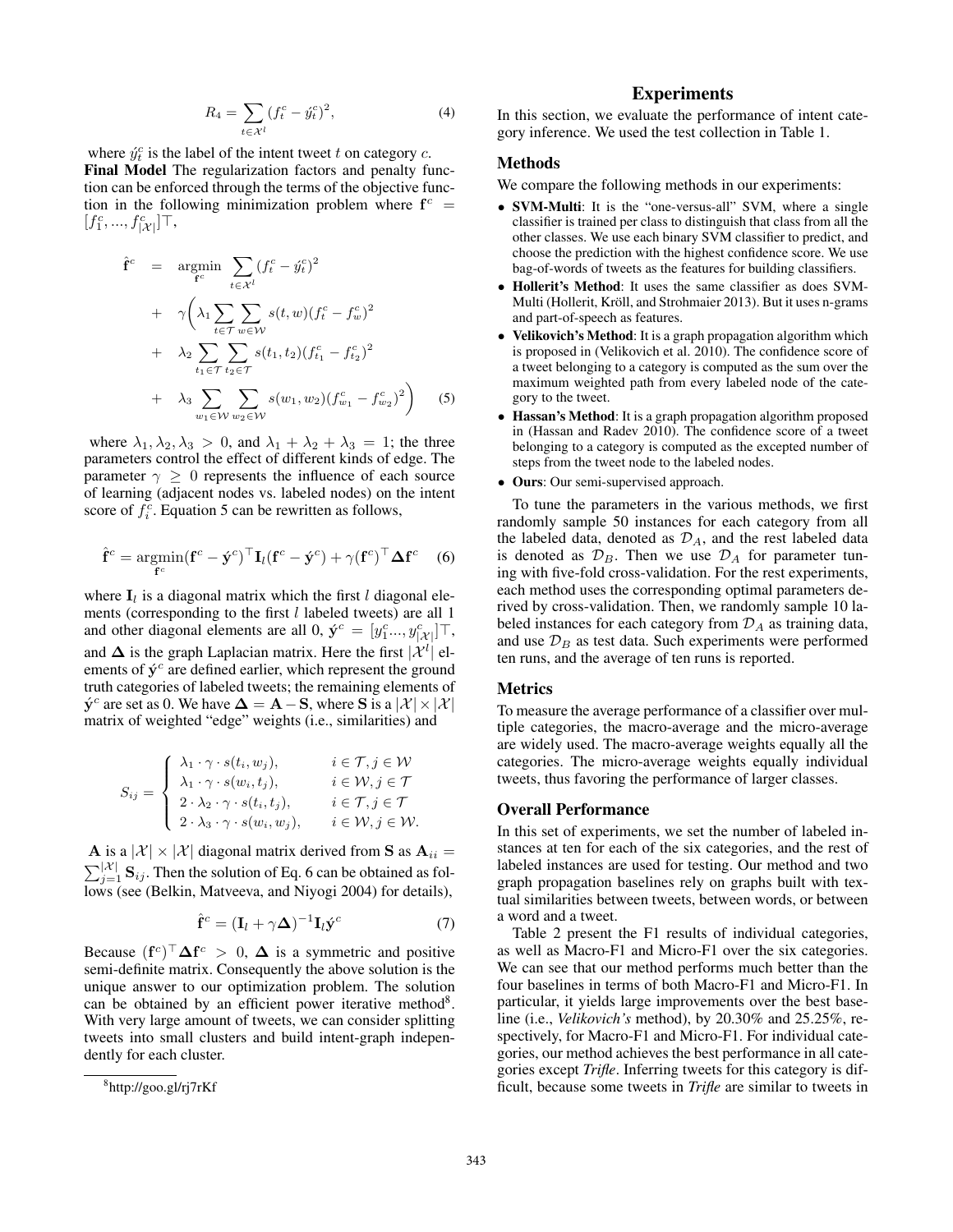Table 2: The F1 scores on all categories (with 10 labeled instances per category as training data).

| Category     | Food   | Travel | Self      | Goods     | Event     | Trifle    | Non-intent | Marco-F1  | Micro-F1  |
|--------------|--------|--------|-----------|-----------|-----------|-----------|------------|-----------|-----------|
| SVM-Multi    | 38.89% | 52.70% | 37.74%    | 28.66%    | $16.75\%$ | 20.16\%   | 32.53%     | $32.49\%$ | 33.11\%   |
| Hollerit's   | 45.35% | 50.62% | 34.78%    | 30.70%    | 23.25%    | $21.48\%$ | $14.21\%$  | 31.48%    | 31.37%    |
| Velikovich's | 44.89% | 49.56% | $45.21\%$ | 29.72%    | 26.36%    | 19.79%    | 21.38%     | 33.84%    | 33.70%    |
| Hassan's     | 28.40% | 18.05% | 43.07%    | 24.27%    | 20.10%    | 16.05%    | 31.74%     | 25.96%    | 26.46%    |
| Ours         | 54.63% | 58.64% | 45.73%    | $43.25\%$ | 27.13%    | 20.04%    | 35.56%     | 40.71%    | $42.21\%$ |

*Travel* and *Event & Activities*. All methods perform poorly on this category. For the *non-intent* category, our method also performs best by using the effective threshold filtering method described in the section of Formulation.

We next compare the performance of four baselines. We can see that *SVM-Multi* is a robust method, which achieves better results than *Hollerit's* method. For the two graph propagation algorithms, *Velikovich's* method performs the best while *Hassan's* method is the worst among these four baselines. Their main difference is that they adopt different evaluation methods to estimate the relationship between unlabeled tweets and labeled nodes—*Velikovich's* method uses weighted path while *Hassan's* method uses excepted steps. The excepted steps may be too coarse to estimate the relationship between unlabeled tweets and labeled nodes.

### Varying the Number of Labeled Instances

This set of experiments is to study how the number of labeled instances affects the classification accuracy. We vary the number of labeled instances in a category from 5 to 50. Figure 2 shows the performance of all methods in terms of Macro-F1, and our method is consistently better than other baselines with different numbers of labeled instances.



Figure 2: The overall performance of intent category inference in terms of Macro-F1.

Table 3: Performance comparison with different types of words in terms of Macro-F1.

| Method          | Velikovich's | Hassan's  | Ours      |
|-----------------|--------------|-----------|-----------|
| All words       | 20.16\%      | 18.06%    | 30.32%    |
| Intent-keywords | 33.84%       | $25.96\%$ | $40.71\%$ |

Table 4: Top five intent-keywords for every intent category.

| Two is the Higher the function for $\mathbf{v}$ , the function $\mathbf{v}$ |         |         |          |            |         |  |  |  |
|-----------------------------------------------------------------------------|---------|---------|----------|------------|---------|--|--|--|
| Food.                                                                       | Travel  | Career. | Goods.   | Event.     | Trifle  |  |  |  |
| snack                                                                       | quay    | hire    | pen      | movie      | space   |  |  |  |
| nestea                                                                      | travel  | student | kitten   | soccer     | sex     |  |  |  |
| eat                                                                         | train   | lawyer  | t-shirts | songs      | texting |  |  |  |
| pudding                                                                     | august  | incomes | shelf    | bruno      | buddies |  |  |  |
| corn                                                                        | houston | fighter | print    | television | tweet   |  |  |  |

### Intent-keywords or Bag-of-words?

In our earlier experiments, we only consider intentkeywords for computing textual similarities but not all the words. This set of experiments is to evaluate whether intentkeywords can better capture intent-oriented associativity between textual units (e.g., a tweet or a word) than all the words. Thus, we use our method and two graph propagation baselines as testing methods as they compute the textual similarity. We consider two ways to compute the tweettweet similarity and tweet-word similarity: either using all the words or using only intent-keywords.

As shown in Table 3, the performance of using intentkeywords is consistently better than that of using all words for these three methods. This is because tweets are usually noisy and not all the tokens in a tweet are related to intents. In contrast, intent-keywords are more discriminative features to infer intent categories. Having observed the effectiveness of intent-keywords, we present top intent-keywords for every intent category in Table 4, where are meaningful.

# Parameter Analysis

The first parameter that requires tuning for our model is the trade-off coefficient  $\gamma$  in Eq. 5. We examine F1 scores of our model by varying  $\gamma$  from 0.1 to 2.0 with a gap of 0.1. We found that  $\gamma = 0.7$  gives the best performance in terms of Macro-F1 and Micro-F1. For  $\lambda_1, \lambda_2, \lambda_3$  in Eq. 5, we did a line search to find an optimal set of parameters and our results reveal that simply setting  $\lambda_1 = \lambda_2 = \lambda_3 = \frac{1}{3}$  gives good performance which is only slightly worse than what can be obtained by the optimal parameters. Hence, for simplicity, we set all  $\lambda$ s to be 1/3 in our experiments.

# **Conclusions**

In this paper, we propose to study the problem of inferring intent categories for tweets. We formulate the problem as a classification problem, and propose a graph-based semisupervised approach to solve this problem. Our experimental results on a tweet dataset demonstrate the effectiveness of the proposed approach in labeling the categories of intent tweets.